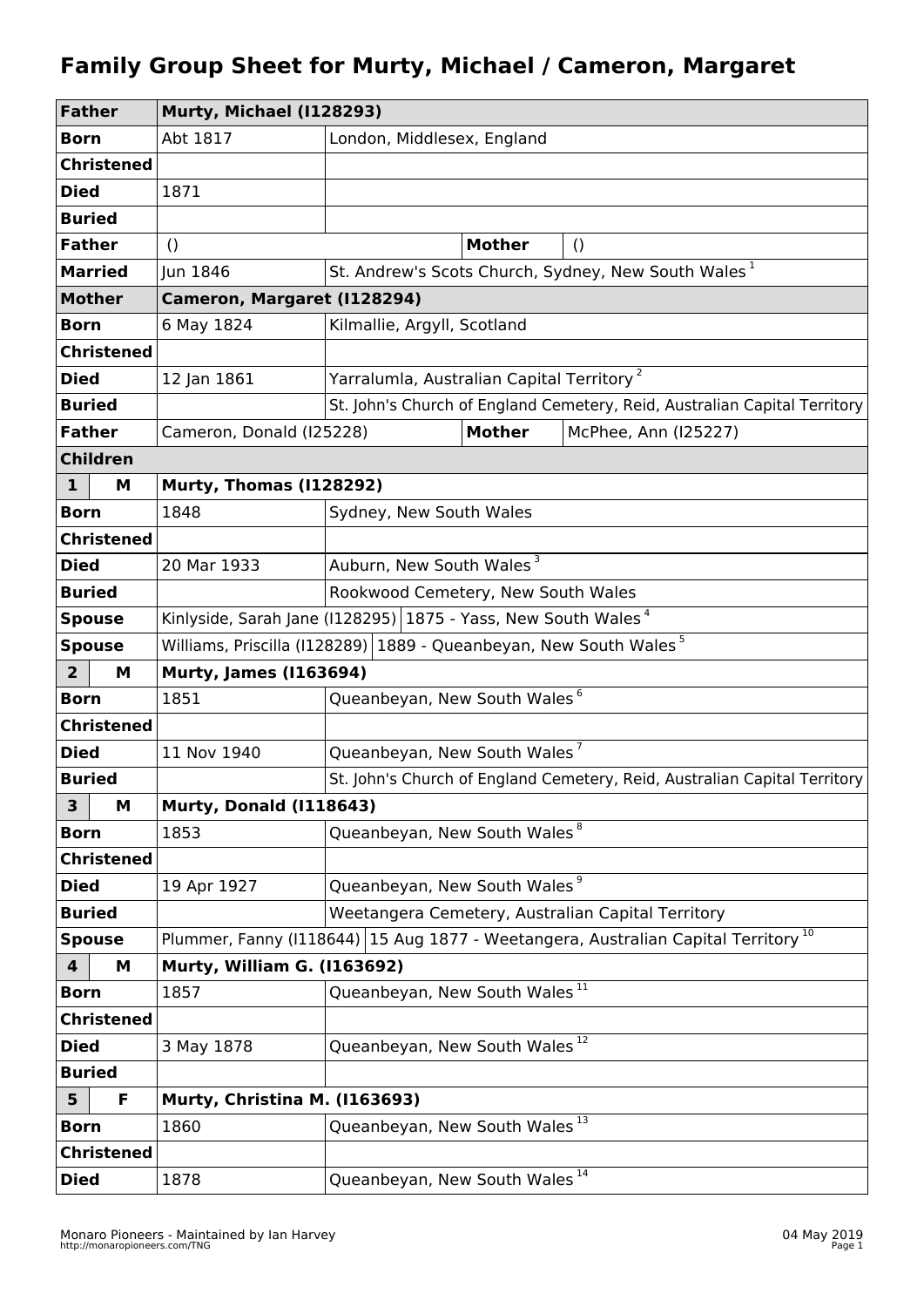## **Family Group Sheet for Murty, Michael / Cameron, Margaret**

| <b>Buried</b> |  |
|---------------|--|
|               |  |
|               |  |
|               |  |
|               |  |
|               |  |
|               |  |
|               |  |
|               |  |
|               |  |
|               |  |
|               |  |
|               |  |
|               |  |
|               |  |
|               |  |
|               |  |
|               |  |
|               |  |
|               |  |
|               |  |
|               |  |
|               |  |
|               |  |
|               |  |
|               |  |
|               |  |
|               |  |
|               |  |
|               |  |
|               |  |
|               |  |
|               |  |
|               |  |